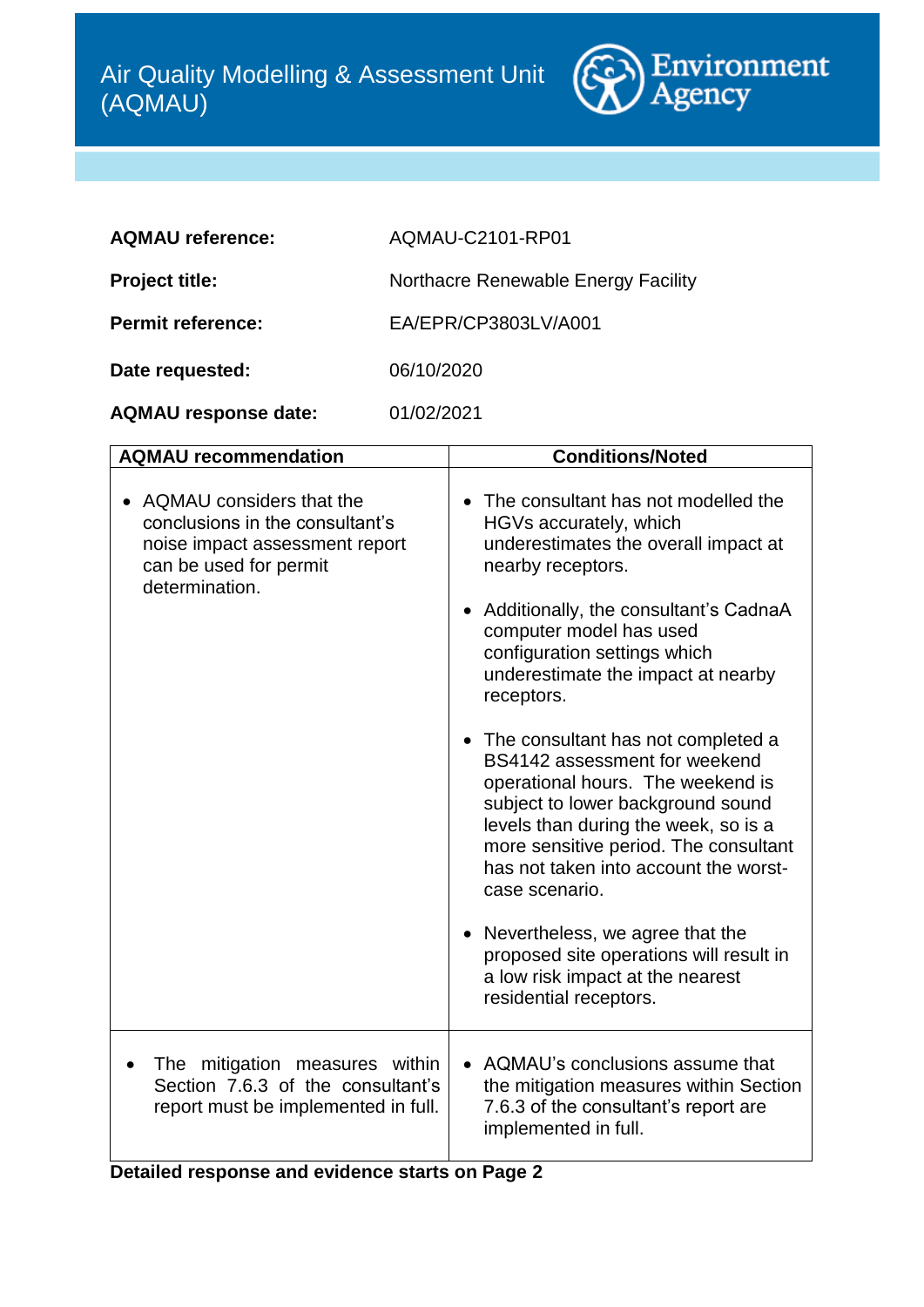#### **1. Summary of work request**

1.1 The National Permitting Service (NPS) Waste Team in Warrington asked the Air Quality Modelling and Assessment Unit (AQMAU) to audit a noise impact assessment<sup>1</sup> (NIA) submitted by Axis on behalf of Northacre Renewable Energy Ltd (the applicant) by Axis. The NIA was submitted as part of an Environmental Statement, with the specific Chapter related to Noise and Vibration (Chapter 7) prepared by Noise & Vibration Consultants Ltd (NVC). The assessment is in support of a new permit application for the proposed energy from waste site on Northacre Trading Estate, Stephenson Road, Westbury, BA13 4WD.

## **2. Conclusions that lead to AQMAU recommendations**

- 2.1 The consultant has predicted that the worst case impact will be during the daytime at "Crosslands / Brookfield" on Brook Lane where the rating sound level will be equal to the background sound level. Considering the context of the specific sound levels in relation to the existing sound climate, the consultant states that "*this location [is] likely to be influenced by road traffic, and other existing industrial activities*". The consultant therefore concludes that the site will be low risk.
- 2.2 The consultant has modelled the HGV movements at a height of 0.5 m above local ground level, with a speed of 25 km/h. AQMAU does not accept that this accurately describes the HGV noise source, as the height is not sufficient and the vehicles are moving too fast compared to what we would expect for a site of this nature. This underestimates the specific sound levels, and therefore the overall impact at the nearest residential receptors.
- 2.3 The consultant has not included a separate BS4142 assessment during the weekend. The background sound levels show that the background sound levels on weekends are lower than during the week. Therefore the consultant has not taken into account the worst case scenario, where the greatest impact will occur at the nearest residential receptors.
- 2.4 In their computer noise modelling, the consultant has assumed one order of reflection and a ground absorption of 0.5 (mixed ground). This configuration does not adequately take into account sound from reflections and overestimates the ground absorption, which we consider to be less than 0.5. This in turn underestimates specific sound levels.
- 2.5 AQMAU has predicted slightly higher sound pressure levels at the receptors than the consultant. However, AQMAU still agrees with the consultant's conclusions that the proposed site is low risk in terms of the impact from noise pollution.
- 2.6 The consultant has included mitigation measures within their computer noise model - these measures are listed in section 7.6.3 of their NIA report. AQMAU's conclusions are based on the assumption that all mitigation measures within section 7.6.3 are implemented in full.

Northacre Renewable Energy Facility C2101

 $\overline{a}$ <sup>1</sup> 2778-01 / Northacre Facility, Environmental Statement Main Report Volume 1, Chapter 7, August 2020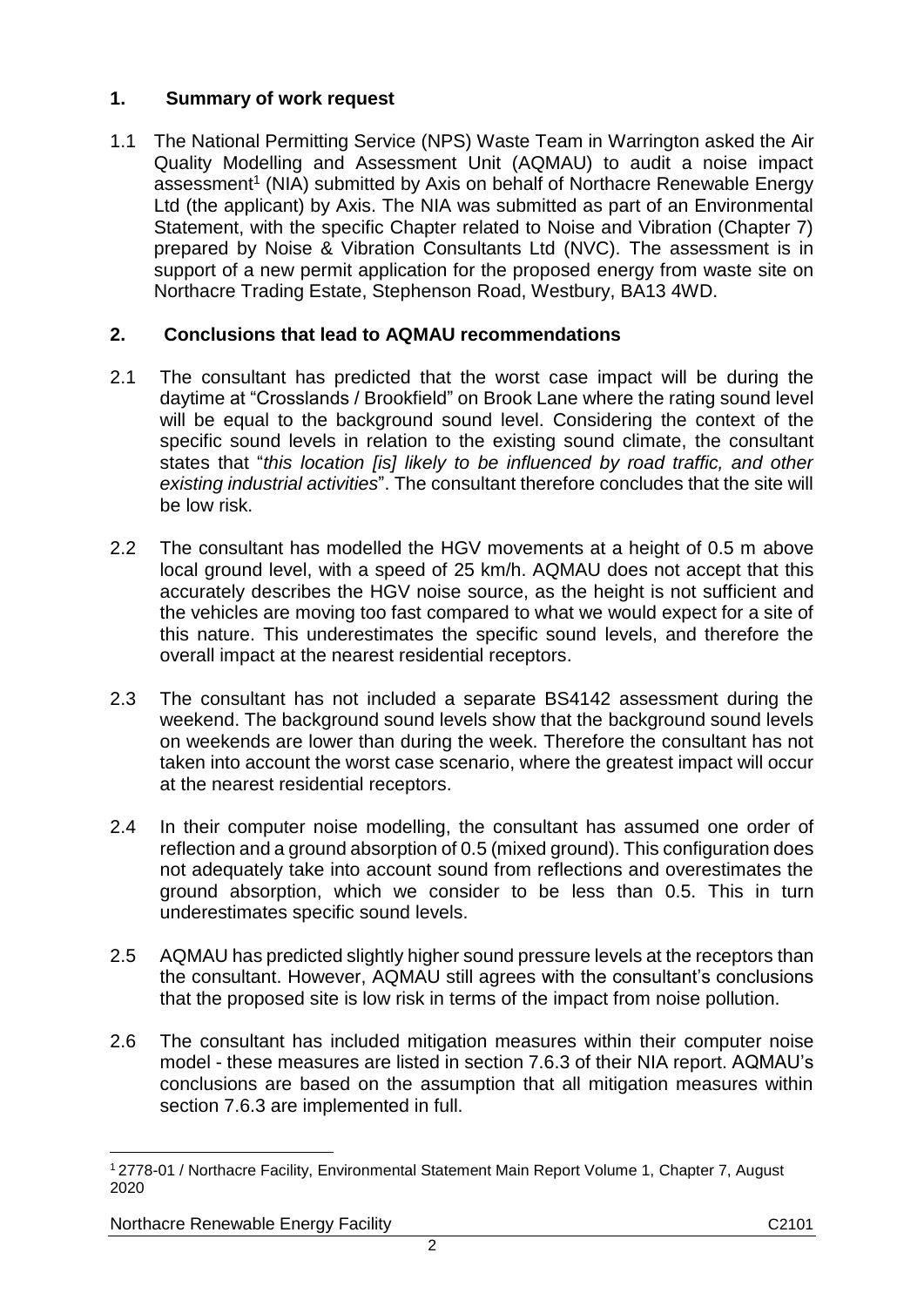## **3. Evidence for AQMAU conclusions**

- 3.1 The proposed site is located on the edge of Westbury, in Wiltshire, with pockets of residential uses surrounding the site to the north, east and south. The site is part of a fairly large industrial park. The nearest residential receptors are on Brook Lane, located around 130 m to the north-east of the site.
- 3.2 The Northacre facility is proposed to treat circa 243,000 tonnes per annum (tpa) of residual waste. This waste will be imported to the site in HGVs. A significant proportion of material (52,000 tpa) will be directly transferred by conveyor from the adjacent (existing) Northacre Resource Recovery Centre (RRC) to the newly proposed Northacre facility.
- 3.3 The consultant has used CadnaA noise modelling software to predict the specific sound levels at the nearby residential properties. The consultant has taken into account the following external sound sources:
	- HGVs delivering waste (9 per hour),
	- Air cooled condenser fans (6 fans in total),
	- Boiler roof vents,
	- Transformer.

A number of noise emitting buildings have also been included:

- Bunker,
- Furnace & boiler room,
- Tipping hall,
- Flue gas,
- Turbine hall.
- 3.4 The site is proposed to be operational for 24 hours a day, 7 days a week. However the conveyor is only proposed to be operational during the daytime hours (07:00 – 23:00). HGVs are proposed to be operational from 07:00 – 22:00 during the weekdays (Monday to Friday) and 07:00 – 17:00 on Saturdays. There will be no deliveries on Sundays.
- <span id="page-2-0"></span>3.5 The Consultant has modelled the HGVs at a height of 0.5 m above local ground level, with a speed of 25 km/h. We consider this height to be unrepresentative of real-world conditions, and would expect the speed to be lower, based on sites of a similar nature. Modelling HGVs at a low height and a faster speed than required means that the HGV specific sound levels are underestimated. AQMAU has conducted sensitivity with the HGVs modelled at a height of 1.5 m and a speed of 15 km/h.
- 3.6 The consultant has not carried out a BS4142 assessment during the weekend. An analysis of the background sound levels shows that the weekend background sound levels are lower than the weekday values. Therefore, the worst case scenario has not been considered. AQMAU has conducted a BS4142 assessment during the weekend.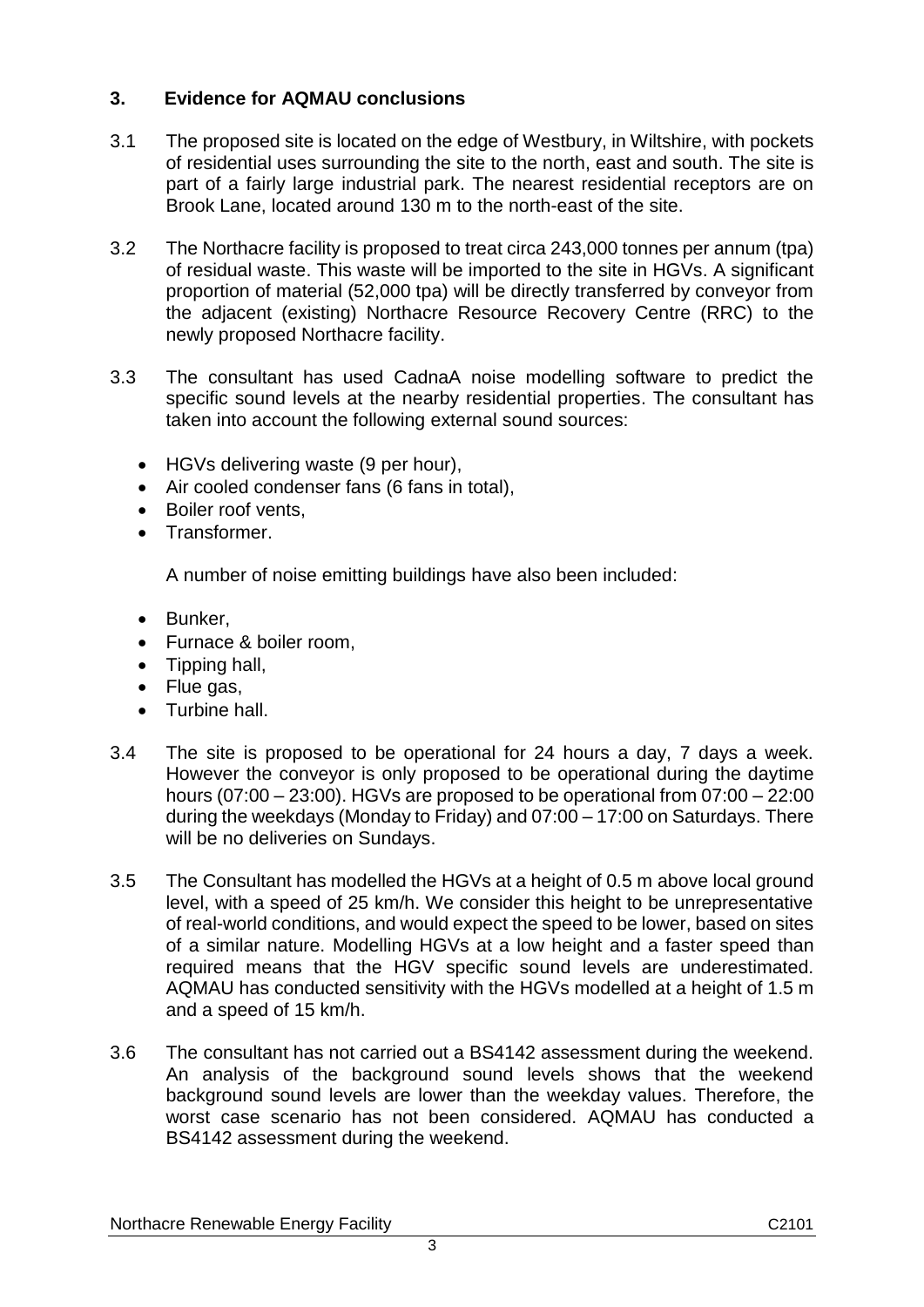- <span id="page-3-0"></span>3.7 The consultant has only taken into account 1 order of reflection and has modelled ground absorption coefficient throughout the model as 0.5 (mixed ground). To ensure accuracy of the noise modelling software output, we would expect a higher order of reflection to be used. We also consider the ground within the vicinity of the site to be more reflective than 0.5. These modelling assumptions underestimate the contribution of reflected sound and overestimate the degree of ground absorption. AQMAU has carried out sensitivity checks with higher orders of reflection and variable values (which are lower than 0.5) for the ground absorption coefficient depending on the ground type.
- 3.8 When considering acoustic feature corrections (AFCs), the consultant has stated that "*HGV movements on-site … are unlikely to be distinctive at NSRs during daytime periods (due to the influence of local road traffic movements along the local road network)".* However, the consultant goes on to state that the HGVs on site could be *"fitted with a `beeper' tonal reversing alarm, which may be just perceptible at these NSRs*". The consultant therefore adds a 2 dB(A) correction at those receptors with line of sight to the Tipping Hall. AQMAU has also considered corrections from the conveyor and air cooled condensers in our sensitivity modelling.
- <span id="page-3-1"></span>3.9 The consultant states that the worst case impact will be during the daytime at Crosslands / Brookfield, where the rating sound level is predicted to be equal to the background sound level.
- 3.10 Considering the specific sound levels in the context of the existing sound climate at the residential receptors, the consultant states that the worst affected locations "*are likely to be influenced by road traffic, and other existing industrial activities.*"
- 3.11 In conclusion the consultant states "*The operational noise impacts from the facility are … considered to represent a neutral level of effect, and not significant.*" This is not specifically a determination of impact in accordance with BS4142, but is taken to mean that a low impact will occur at the residential receptors as a result of the proposed site operations.

#### **AQMAU Check Modelling**

AQMAU has carried out sensitivity modelling using CadnaA v2020 based on the sound source levels and data contained in the assessment and the consultant's calculations. CadnaA uses the ISO  $9613-2^2$  calculation methodology to predict the propagation of sound outdoors.

- 3.12 During our sensitivity modelling the following aspects of the model were interrogated:
	- Increased the height of the HGV vehicles (to 1.5 m) and decreased the speed (to 15 km/h), see paragraph [3.5.](#page-2-0)

Northacre Renewable Energy Facility C2101

 $\overline{a}$ 2 ISO 9613-2: 1996. Acoustics – Attenuation of sound during propagation outdoors – Part 2: General method of calculation